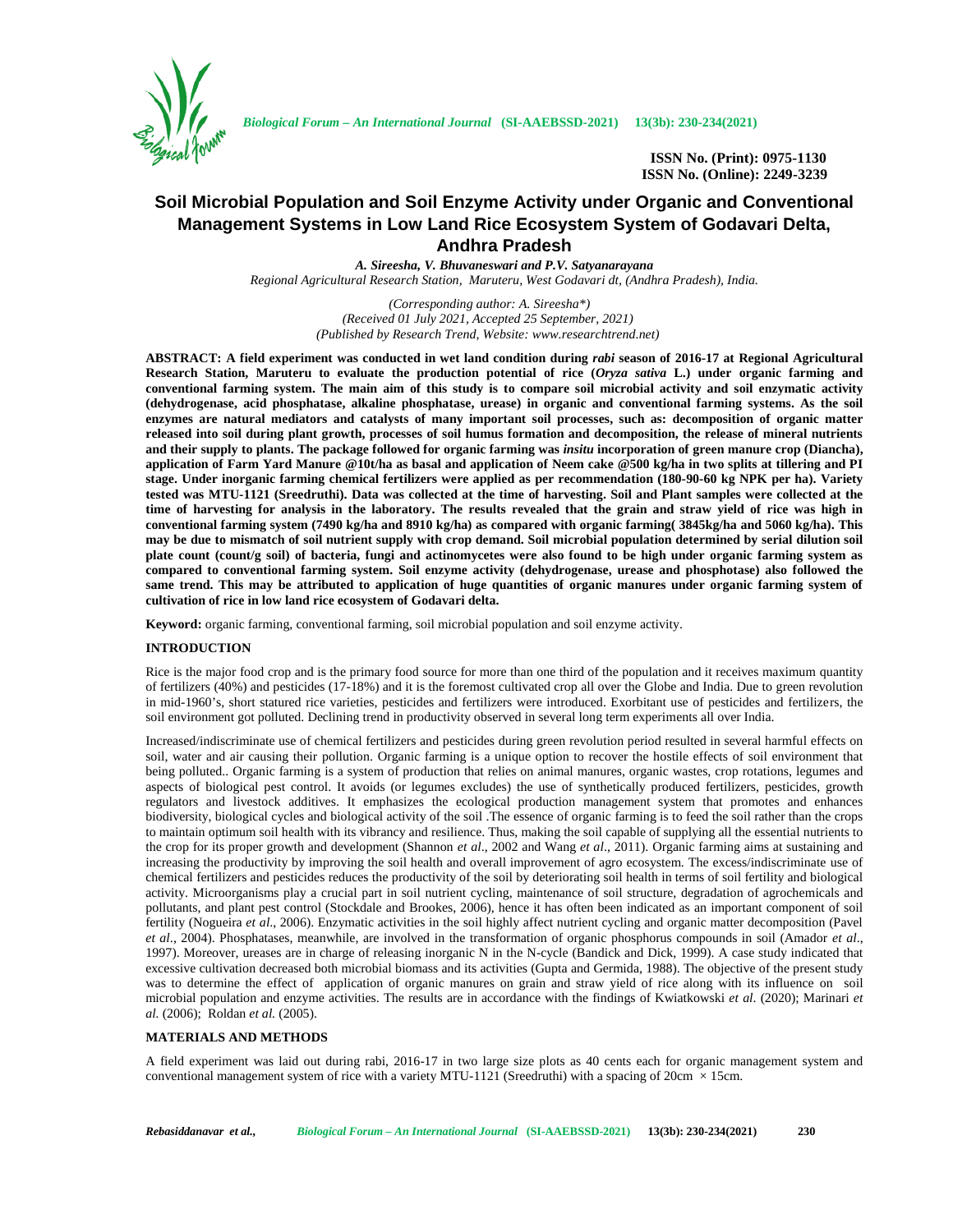#### **Table 1: Initial Soil Properties.**

| <b>Variety</b>         | <b>MTU-1121</b> |
|------------------------|-----------------|
| Texture                | Clay loam       |
| рH                     | 6.20            |
| Organic carbon (%)     | 1.05            |
| CEC (cmol $(p^+)/kg$ ) | 48.6            |
| $EC$ (dS/m)            | 0.63            |
| Avail. N (kg/ha)       | 254             |
| Avail. P (kg/ha)       | 44.9            |
| Avail. K (kg/ha)       | 278             |

**The package followed for organic farmin**g. Insitu incorporation of *calotropis* as green leaf manure, Basal application of FYM @ 10 t/ha, at the time of first puddling. Bio-fertilizers such as azospirillum and PSB @ 1250 ml/ha can be mixed with 25 kg FYM and applied to the soil just before planting. Split application of neem cake 500 kg/ha at tillering and PI stage. For control of pests spraying of Neem formulations (Azadirectin at nursery and 10 and 25 DAT) 1500 ppm at 5ml per lit and erecting pheromone traps, for BPH control formation of alleyways, Alternate wetting and drying + NSKE (neem seed kernel extract) sprays and water management. For control of diseases spraying of *Pseudomonas fluorescence* @ 10 g/lit in thrice during croppin period.

**Table 2: Nutrients supplied through organic sources in organic farming.**

| <b>Nutrient source</b> |    |    |
|------------------------|----|----|
| <b>Dhaincha</b>        |    |    |
| <b>FYM</b>             | -7 |    |
| Neemcake               |    | Uč |
| Total                  | ΩQ |    |

**The package followed for conventional farming.** Recommended dose of fertilizers i.e., **180-90-60** kg N-P-K per ha was applied. Nitrogen was applied through urea in three equal splits  $(1/3<sup>rd</sup>$  basal+1/  $3<sup>rd</sup>$  at tillering+1/3<sup>rd</sup> at panicle initiation stage). Phosphorus was applied through SSP as basal and potassium as muriate of potash. Need based chemical management of pests and diseases was done.

Initial soil was analysed for physic chemical, chemical properties and presented in table.1. Data on yield attributes was collected during crop growth period and yield data was collected at the time of harvesting.

**Microbial Analysis.** The soil samples were collected after harvest of rice crop and the soil was thoroughly mixed to obtain a composite sample. The soil samples were collected in separate sterilized samples bottles. Each sample bottle was labelled properly and was taken to the laboratory for microbial analysis. The number of soil microorganisms was determined using the dilution spread plate technique. Nutrients agar (NA) and Potato Dextrose agar (PDA) were the culture media of choice used for bacteria and fungi. One milliliter aliquot of sample was pipetted into sterile test tube and serially diluted in another six set of test tubes each containing 9ml of sterile distilled water to dilution ratio10-6., 0.1 ml portion of the diluents from the fourth (10-4 ) and fifth (10-5 ) dilution factors were pipette separately aseptically into different sterile petridishes and 20 ml of the cool (45ºC) sterile molten agar media was added under aseptic condition, swirled gently for even distribution of the inoculums allowed to set and incubated at 30–37 °C for 24 hours (for bacterial), and at  $25-27$  °C for 72 hours for fungi and actinimycetes. At the end of incubation (24 hours) microbial colony were counted and recorded appropriately for bacteria while after 72 hours microbial colony were counted and recorded appropriately for fungi and actinomycetes.

#### **Soil Enzyme Activities:**

**Dehydrogenase activity**. One gram of soil sample was taken in 50 ml glass tube. Then 50 mg of CaCO<sub>3</sub> was added followed by 2.5 ml of distilled water and 1ml of 3% Triphenyltetrazolium chloride (TTC). Swirled for few minutes and incubated at  $37^{0C}$  for 24 hours. The red precipitate of the Triphenylformazan (TPF) was dissolved in 10 ml of methanol and the contents were shaken for 30 minutes, the contents were filtered into 25 ml volumetric flask and the volume made upto 25 ml with methanol. Intensity of red colour was measured with spectrophotometer at 485 nm (Casida *et al*., 1964).

**Urease activity**: Urease activity in soil was assayed by quantifying the ratio of release of  $NH<sup>4</sup>$  from the hydrolysis of urea (Tabatabai and Bremner, 1969). 5g of soil was taken in a 50 ml volumetric flask, after adding 0.2 ml of toluene and 9 ml THAM buffer, the flask was swirled for a few seconds to mix the contents and 1ml of 0.2M urea solution was added and swirled the flask again for a few seconds. Then the flask was stoppered and placed in an incubator at 37oC. After 2 hours, the stopper was removed, and approximately 35 ml of KCl-Ag<sub>2</sub>SO<sub>4</sub> solution was added, swirled the flask for a few seconds, and allowed the flask to stand until the contents have cooled to room temperature (about 5 min). The contents were made to 50 ml by addition of KCl- Ag2SO4 solution, the flask was stoppered and inverted several times to mix the contents. NH<sup>+ 4</sup> - N was determined in the resulting soil suspension, by pipetting out 20 ml aliquot of the suspension distilling with 0.2 g of MgO for 4 min. Controls were performed by following the procedure described for assay of urease activity, but for the addition of 1ml of 0.2M urea solution after the addition of KCl-Ag<sub>2</sub>SO<sub>4</sub> solution.

**Phosphotase activity** : The procedure followed was of Tabatabai and Bremner (1969) for assay of acid phosphatases and Eivazi and Tabatabai (1977) for alkaline phosphatases. One gram of soil sample was taken in glass tube. Then 0.2 ml of toluene was added followed by 4 ml of MUB buffer pH 6.5 (for acid phosphatase), 4 ml MUB buffer pH 11.0 (for alkaline phosphatase) and 1 ml of p- nitro phenyl phosphate (only for samples) was added. Glass tubes swirled for few seconds, stoppered and incubated for 1 hour at  $37^{\circ}$ C. After incubation, 1 ml of 0.5M CaCl<sub>2</sub> 2H<sub>2</sub>O and 4 ml of 0.5M NaOH was added, swirled and filtered. The intensity of yellow color was measured with spectrophotometer at 420 nm. Controls were run simultaneously following the same procedure except adding 1ml of p-nitro phenyl phosphate (PNP) solution.

## **RESULTS AND DISCUSSION**

*Rebasiddanavar et al., Biological Forum – An International Journal* **(SI-AAEBSSD-2021) 13(3b): 230-234(2021) 231 Grain and Straw Yield.** Yield attributing characters like tillers per sq.meter and panicles per sq. meter and filled grains per panicle were found to be high with conventional farming as compared with organic management system. The grain yield was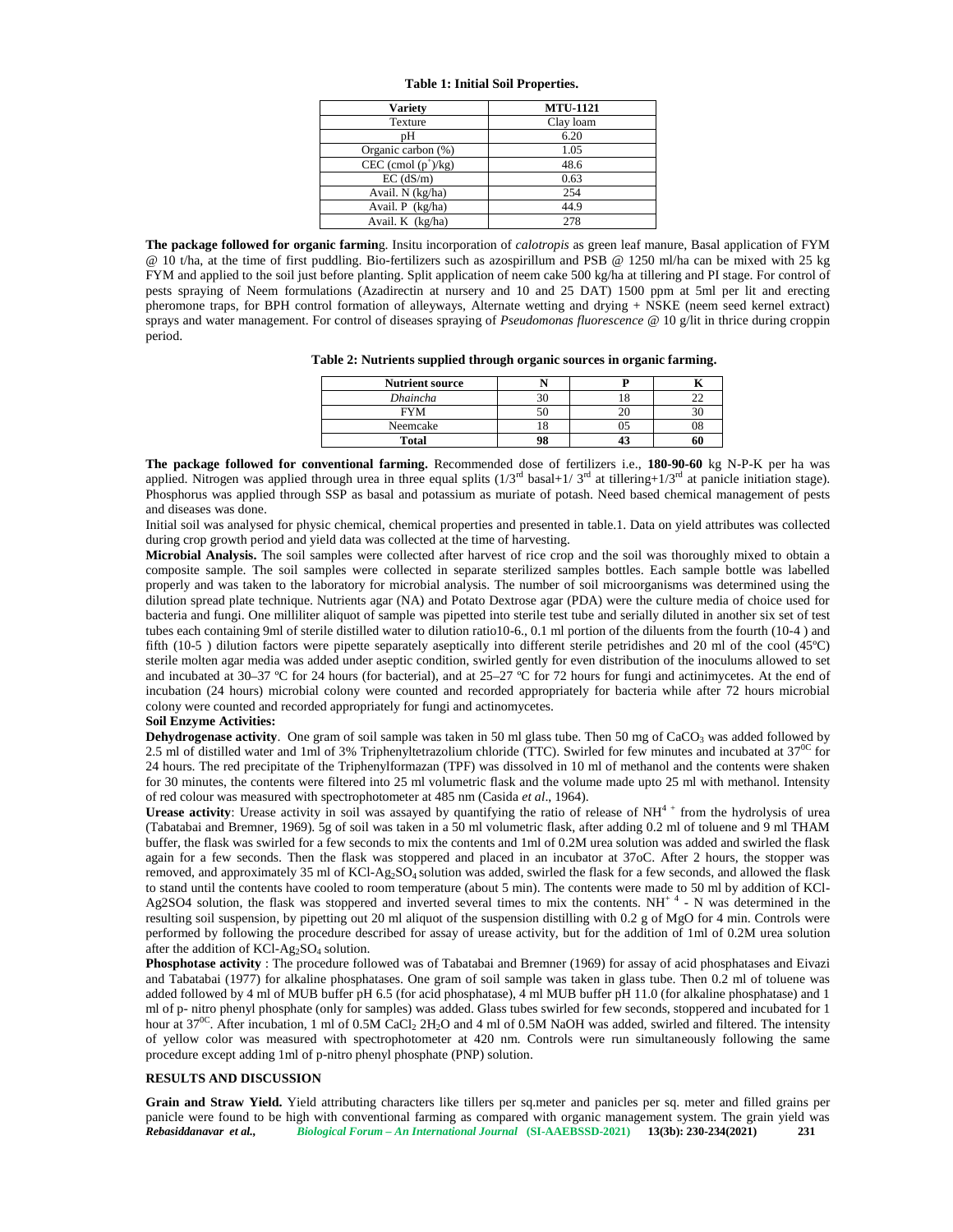higher with conventional farming (7490 kg/ha) than organic farming of rice (3845 kg/ha), Yields of rice was found to be low with organic farming during rabi season. This could be due to mismatch of nutrient release from organic sources and crop demand. Similar results were observed by Surekha *et al.,* (2012) indicating during rabi, inorganics were superior to organics for the first four years. This could be due to mismatch of nutrient release from organic sources and crop demand as influenced by seasonal conditions in the initial years and once the soil fertility was built up sufficiently, organic system also produced equal yields as conventional system. Thus, slow and gradual release of nutrients from organics during the initial years of conversion to organic farming could not result in increased yields. But, repeated application of organics over the years built up sufficient soil fertility by improving soil biological activity. A 20-30% less yields of crops in organic farming was reported by Rajendraprasad (2006). Significant reduction in rice yield when 50% chemical fertilizers were substituted with organics was also reported by Yadav *et al*., (2000). The recession in the crop yields during initial phase of transition from conventional to organic agriculture and recovery in yields after 2-3 years was reported by Sharma and Mohan Singh (2004). Yield loss of organically grown rice is reported to the tune of 24% (Mader *et al*., 2002), though organic farming system showed efficient resource utilization

|                       | Rabi, 2016-17 |              |
|-----------------------|---------------|--------------|
|                       | Organic       | Conventional |
| Tillers/ $m^2$        | 276           | 491          |
| Panicles/ $m^2$       | 295           | 364          |
| Filled grains/Panicle | 128           | 182          |
| 1000 Grain wt $(g)$   | 19.98         | 21.04        |
| Grain Yield (kg/ha)   | 3845          | 7490         |
| Straw yield (Kg/ha)   | 5060          | 8910         |

| Table 3: Effect of organic and conventional farming systems on rice grain and straw yield of rice. |  |  |
|----------------------------------------------------------------------------------------------------|--|--|
|                                                                                                    |  |  |
|                                                                                                    |  |  |
|                                                                                                    |  |  |

**Microbial Population.** The data on the soil microbial population (bacteria, fungi and actinomycetes) has followed a trend of natural population i.e. predominance of bacteria followed by actinomycetes and fungi. Microbial population under organic farming system recorded highest population of bacteria (4.67 cfu × 10<sup>6</sup> g<sup>-1</sup>), fungi (1.5 cfu × 10<sup>4</sup> g<sup>-1</sup>) and actinomycetes (8.3 cfu  $\times$  10<sup>5</sup> g<sup>-1</sup>) after rice, however conventional farming system recorded population of bacteria (6.5 cfu × 10<sup>6</sup> g<sup>-1</sup>), fungi (1.47 cfu ×  $10^4$  g<sup>-1</sup>) and actinomycetes (8.5 cfu × 10<sup>5</sup> g<sup>-1</sup>). The data indicated higher soil microbial population in treatments receiving organic manures compared to recommended dose of fertilizers. The increased microbial population under organic manure application mainly attributed to the higher organic carbon especially biologically active phase of carbon which acted as source of energy for microbes proliferating in soil as reported by Rajannan & Oblisami (1979).

Soil microbial communities play an important role in maintaining soil fertility and productivity because they not only regulate transformation processes of elements in soils but also control the build up and break down of organic matter and decomposition of organic residues (Mandal *et al.,* 2007). Microbial characteristics of soils, such as biomass, enzyme activity and diversity, are generally evaluated because of the clear relationships between these factors with soil quality and ecosystem sustainability (Doran and Parkin, 1994). Increased availability of substrates (C and N) required for microbial population build up could be the probable reason for this increase (Bunemann *et al.,* 2006). Higher microbial diversity in organically managed soils was reported by Rao (2005). These results on microbial population in present study are in close agreement with the earlier observations reported by Graham & Haynes (2005); Sanzano *et al.,* (2009). Liu *et al.,* (2017) reported significantly higher microbial population in organically managed plots as compared to the conventional practice.

| <b>Microbial Population</b>               | Organic                | <b>Conventional</b>    |
|-------------------------------------------|------------------------|------------------------|
| Bacteria                                  | $4.67 \times 10^6$ CFU | $6.5 \times 10^6$ CFU  |
| Fungi                                     | $1.5 \times 10^4$ CFU  | $1.47 \times 10^4$ CFU |
| Actinomycetes                             | $8.3 \times 10^5$ CFU  | $8.5 \times 10^5$ CFU  |
| Enzyme activity:                          |                        |                        |
| Dehydrogenase (ug TPF/ g soil/hr)         | 1.54                   | 3.54                   |
| Urease (ug $NH_4^+$ / g soil/ hr)         | 6.71                   | 7.36                   |
| Acid Phosphatase (ug PNP/ g soil/ hr)     | 18.61                  | 20.14                  |
| Alkaline Phosphatase (ug PNP/ g soil/ hr) | 24.36                  | 24.14                  |

|  | Table 4: Effect of organic and conventional farming systems on soil microbial and enzyme activity. |
|--|----------------------------------------------------------------------------------------------------|
|  |                                                                                                    |

#### **Soil Enzymes :**

**Dehydrogenase activity**: Dehydrogenase enzyme activity was found to be higher under organic farming system as compared to conventional farming system. Dehydrogenase activity can serve as a good indicator of soil quality. Dehydrogenases, as respiratory chain enzymes, play a major role in the energy production by microorganisms in the soil (Boltan *et al.,* 2004). Incorporation of organic matter to the soil increased soil dehydrogenase activity (Singh *et al.,* 2007). The organic materials amended to soil serve as an electron donor in dehydrogenase process. The soil under continuous treatment of NPK+ organic manures inherited higher dehydrogenase activity than the soil under NPK treatment.

**Urease Activity**: Urease enzyme activity was found to be higher under organic farming system as compared to conventional farming system.

**Phosphatase activity** : Acid and Alkaline phosphatase enzyme activity was found to be higher under organic farming system as compared to conventional farming system. But the variation in both acid and alkaline phosphatase activity was low between organic and conventional systems . Phosphatase play key roles in phosphorus cycling, including degradation of phospholipids. Incorporation of organic matter to the soil increased phosphatase activity in the soil (Singh *et al.,* 2007).

Increase in enzyme activities (dehydrogenase, phosphatase and urease) has been reported to be higher in soils under organic management than under conventional management because the addition of organic amendments activates microorganisms to produce enzymes (Melero et al., 2008). Soil respiration rate, another important indicator of soil biological activity was also significantly higher with organics over inorganics. Addition of organic sources provide a stable supply of C and energy for micro-organisms and cause an increase in the microbial biomass pool, thereby increasing soil respiration rate. Several authors have also observed higher respiration rates in organically managed soils than in conventionally managed soils (Carpenter-Boggs *et al*., 2000) due to additional carbon inputs in organically managed soils. Favourable improvement in soil physical, fertility and

*Rebasiddanavar et al., Biological Forum – An International Journal* **(SI-AAEBSSD-2021) 13(3b): 230-234(2021) 232**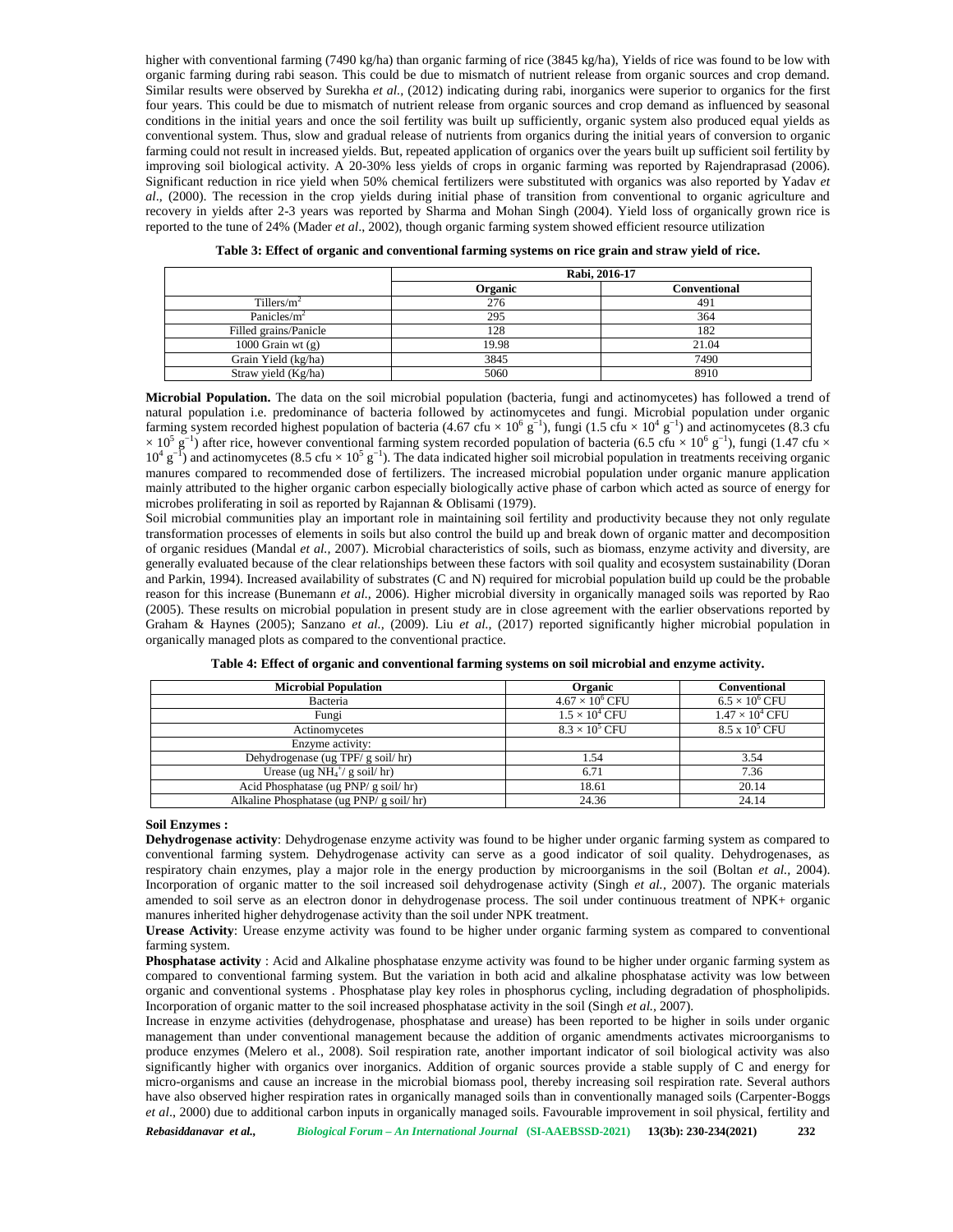biological properties was reported in many organic farming experiments (Carpenter Boggs *et al*., 2000).

### **CONCLUSION**

The results revealed that, grain and straw yield of rice during rabi season was found to be low under organic farming system as compared to conventional farming system. Because, the crop requirement of nutrients during rabi season was high, it can not be supplemented through organic sources in a short time. Hence, continues application of organic manures may helps to improve yields in long time. The soil microbial population (bacteria, fungi and actinomycetes), soil enzyme activities *viz*., dehydrogenase, alkaline phosphatase and urease were found higher under organic farming followed by conventional farming system. Hence using easily available local natural resources, organic farming can be practiced with a view to protect/preserve/safe guard our own natural resources and environment for a fertile soil, healthy crop and quality food and let our future generations enjoy the benefits of non-chemical agriculture.



## **REFERENCES**

**Field View**

- Amador, J. A., Glucksman, A. M., Lyons, J. B., and Gorres, J. H. (1997). Spatial distribution of soil phosphatase activity within a riparian forest. *Soil Sci., 162,* 808–825. doi: 10.1097/00010694-199711000-00005
- Bandick, A. K., and Dick, P. P. (1999). Field management effects on soil enzyme activities. *Soil Biol. Biochem., 31,* 1471–1479. doi: 10.1016/S0038- 0717(99)00051-6
- Boltan, K., Banik, S.K., Dey, B. (2004). Dehydrogenase and phosphatase activities in rice field soils. *Soil Biol. Biochem*., *16*(3): 423-424.
- Bunemann, E. K., Schwenke, G. D. and Van Zwieten, L. (2006). Impact of agricultural inputs on soil organisms- a review. *Australian Journal of Soil Research, 44*: 379-406.
- Carpenter Boggs, L., Kennedy, A.C. and Reganold, J.P. (2000). Organic and Biodynamic Management: Effects on soil Biology. *Soil Science Society of America Journal, 64*, 1651- 1659.
- Casida, L.E., Klein, D., and Santora, R. (1964). Soil dehydrogenase activity. *Soil Science, 98*: 371-378.
- Doran, J.W. and Parkin, T.B. (1994). Defining and assessing soil quality. p. 3-21. In: J.W. Doran et al., (ed.) Defining Soil Quality for a Sustainable Environment. SSSA Spec. Publ. No. 35, *Soil Sci. Soc. Am., Inc. and Am. Soc. Agron.,* Inc., Madison, WI
- Graham, M.H., Haynes, R.J. (2005). Organic matter accumulation and fertilizer-induced acidification interact to affect soil microbial and enzyme activity on a long-term sugarcane management experiment. *Biology and Fertility of Soils, 41*: 249-256.
- Gupta, V. V. S. R., and Germida, J. J. (1988). Distribution of microbial biomass and its activity in different soil aggregate size classes as affected by cultivation. *Soil Biol. Biochem*., *20*, 777–786. doi: 10.1016/0038-0717(88)90082-X
- Kwiatkowski, C. A., Harasim, E., Feledyn-Szewczyk, B., & Antonkiewicz, J. (2020). Enzymatic activity of loess soil in organic and conventional farming systems. *Agriculture*, *10*(4), 135.
- Liu, Z., Rong, Q., Zhou, W., Liang, G. (2017). Effects of inorganic and organic amendment on soil chemical properties, enzyme activities, microbial community and soil quality in yellow clayey soil. *PLOS ONE, 12*: 1-20.
- Mader, P., Fliessbach, A., Dubois, D, Gunst, L., Fried P. and Niggli, U. (2002). Soil fertility and biodiversity in organic farming. *Science, 296*: 1694-1697.
- Mandal Asit., Ashok K. Patra., Dhyan Singh., Anand Swarup and Ebhin Masto, R. (2007). Effect of long-term application of manure and fertilizer on biological and biochemical activities in soil during crop development stages. *Bio resource Technology* 98 (8):3585-3592.
- Marinari, S., Mancinelli, R., Campiglia, E., and Grego, S. (2006). Chemical and biological indicators of soil quality in organic and conventional farming systems in Central Italy. *Ecol. Indic*., 701–711. [CrossRef] 37.
- Melero, S., Madejon, E., Herencia, F.J., Ruiz, J.C. 2008. Effect of Implementing Organic Farming on Chemical and Biochemical Properties of an Irrigated Loam Soil. *Agronomy Journal* 100: 136-144.
- Nogueira, M. A., Albino, U. B., Brandao-Junior, O., Braun, G., Cruz, M. F., and Dias, B. A. (2006). Promising indicators for assessment of agroecosystems alteration among natural, reforested and agricultural land use in southern Brazil. *Agr. Ecosyst. Environ*., *115*, 237– 247. doi: 10.1016/j.agee.2006. 01.008
- Pavel, R., Doyle, J., and Steinberger, Y. (2004). Seasonal pattern of cellulase concentration in desert soil. *Soil Biol. Biochem*., *36*, 549–554. doi: 10.1016/j.soilbio.2003.10.024
- Peters, J., Combs, S., Hoskins, B., Jarman, J., Kovar, J., and Watson, M. (2003). Recommended Methods of Manure Analysis. *Madison*, WI: University of Wisconsin
- Rajannan, G., and Oblisami, G. (1979). Effect of paper factory effluents on soil and crop plants. *Indian Journal of Environmental Health 21*: 120- 130
- Rajendraprasad (2006). Organic farming. *Indian Farming, 55*: 4-6.
- Rao, D. L. N. (2005). Soil microbial diversity in chemical and organic farming. Paper presented at "National seminar on organic farming-Current Scenario and future thrust" during April 27-28, 2005 held at ANGR Agricultural University, Hyderabad, India. Pp 61-64.
- Roldan, A., Salinas-Garcia, J.R., Alguacil, M.M. and Caravaca, F. (2005). Changes in soil enzyme activity, fertility, aggregation and C sequestration mediated by conservation tillage practices and water regime in a maize field. *Appl. Soil Ecol*. 2005, 30, 11–20. [CrossRef
- Sanzano, G.A., Sosa, F.A., Hernandez, C.F., Morandini, M., Rojas, Quinteros H., Romeroy, J.I. and Digonzelli, P.A. (2009). Evaluacion de la erosion hidrica en cana de azucar cony sin cobertura de maloja. *Advance Agroind 30*: 16-18.

*Rebasiddanavar et al., Biological Forum – An International Journal* **(SI-AAEBSSD-2021) 13(3b): 230-234(2021) 233**